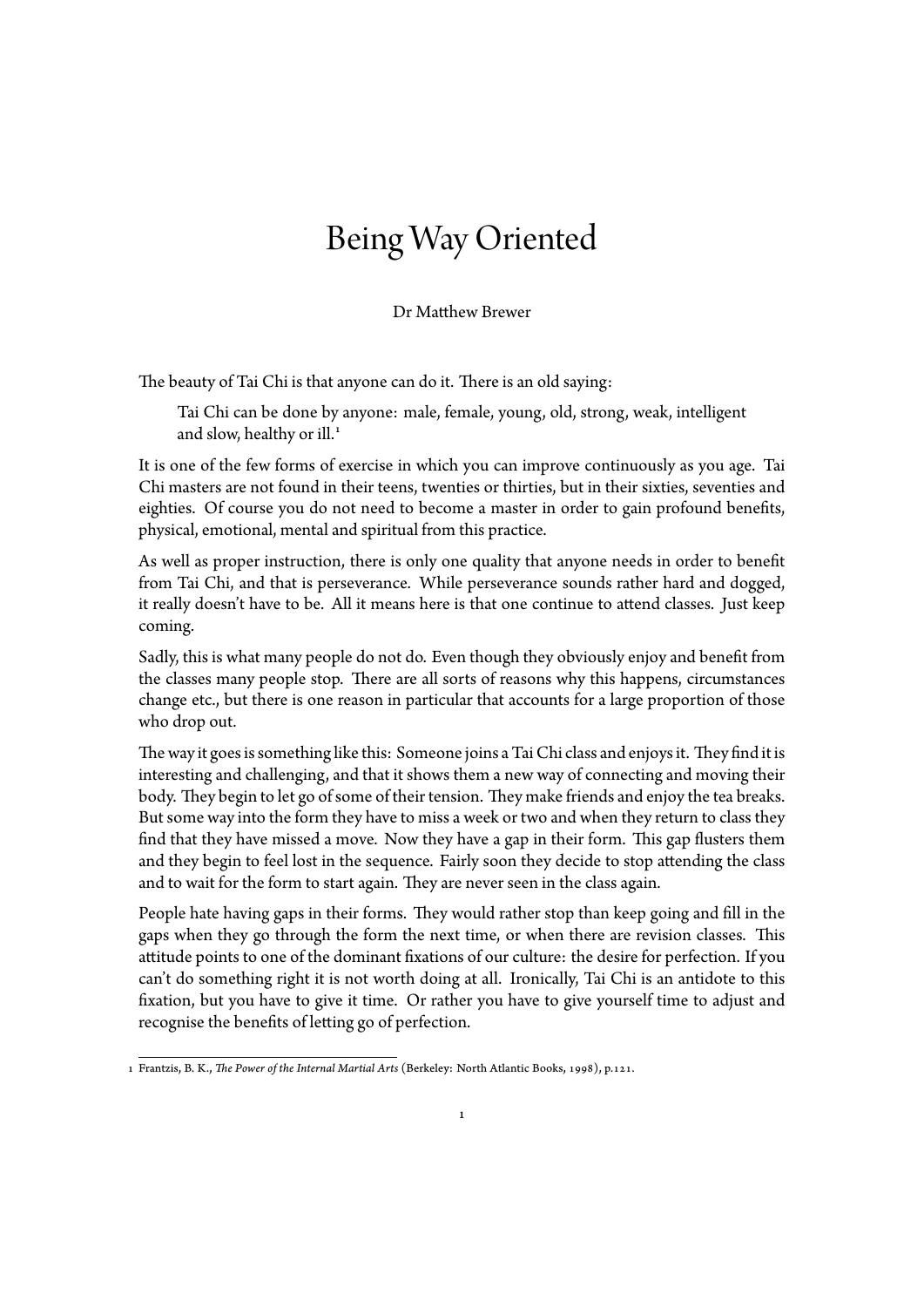Tai Chi is not a perfection practice. It is a letting go practice.

After studying Tai Chi for some time, it will gradually dawn on you that there is actually no end to the form. Just like the seasons, each round allows the opportunity to explore further the nature of change and free flow. Learning the sequence of the form, beginning to end, without obvious gaps does not mean that you have completed the form, only that you are ready to explore the next layer. This is true of everyone, no matter how many times they have been through it. Each round shows you that bit more, allowing you to get connected at deeper and deeper levels as you let go into yourself.

At the same time, you come to realise that there will always be gaps in your form, the only thing that changes is the level of subtlety involved. At first the gaps are large and obvious with whole movements missing. Then the gaps start to shrink as you notice that only certain elements of a move are missing. Once you have the moves clearly, you notice more subtle gaps: places where all or parts of you stop moving. More subtle still, you start noticing that various elements of the sixteen basic components of Daoist neigong are missing. Then within each component aspects are missing and so on. As you penetrate deeper inside, you find gaps in your emotions, in your mind and your spirit. Consider the Daoist maxim that if you could stay fully present (without any gaps) for the time it takes a leaf to fall from a tree, you would be enlightened.

Becoming aware of these gaps is only disquieting or off putting if you maintain a goal orientation, which is to say the doing of something to have done it, finished, perfect. Such an orientation is not conducive to being comfortable, at ease and happy in the world. With such an attitude one misses out on enjoying the world, on smelling the roses along the way, on enjoying the banquet rather than eating on the run.

One of the phrases that Daoists have for the alternative to being goal oriented is *xiāo yáo* 逍遙, which means 'happy wandering,' 'free and easy rambling' or 'sauntering carefree, at one's ease.' It is, in fact, the title of the first chapter of the *Zhuangzi*, one of the great Daoist classics.

*Xiāo yáo* is about being way oriented. It is to find the value of something in how you go about doing it as much as the result. It takes into consideration the state you are in during and after each cycle. It also makes clear that where you end up has a great deal to do with how you went about getting there, and who you are when you get there, because you become what you practise.

Paramount in the internal arts is not getting stuck. Thinking that you have done the form, completed it, mastered it, is to get stuck. Just as demanding or expecting that you be perfect at anything is to be stuck. As you get comfortable with this practice that has no end, but which is endlessly fascinating, you can apply it to the rest of life. Life is not a race to the end. The first one there does not win. It is a journey to be enjoyed. Tai Chi can show you how to relax into the journey.

Here are some useful questions to ask yourself about your practice. Is what I am doing moving me in the direction of letting go of my tensions and frustrations? Or am I winding myself up further? Plenty of people use Tai Chi as a torture device, as another reason to beat themselves